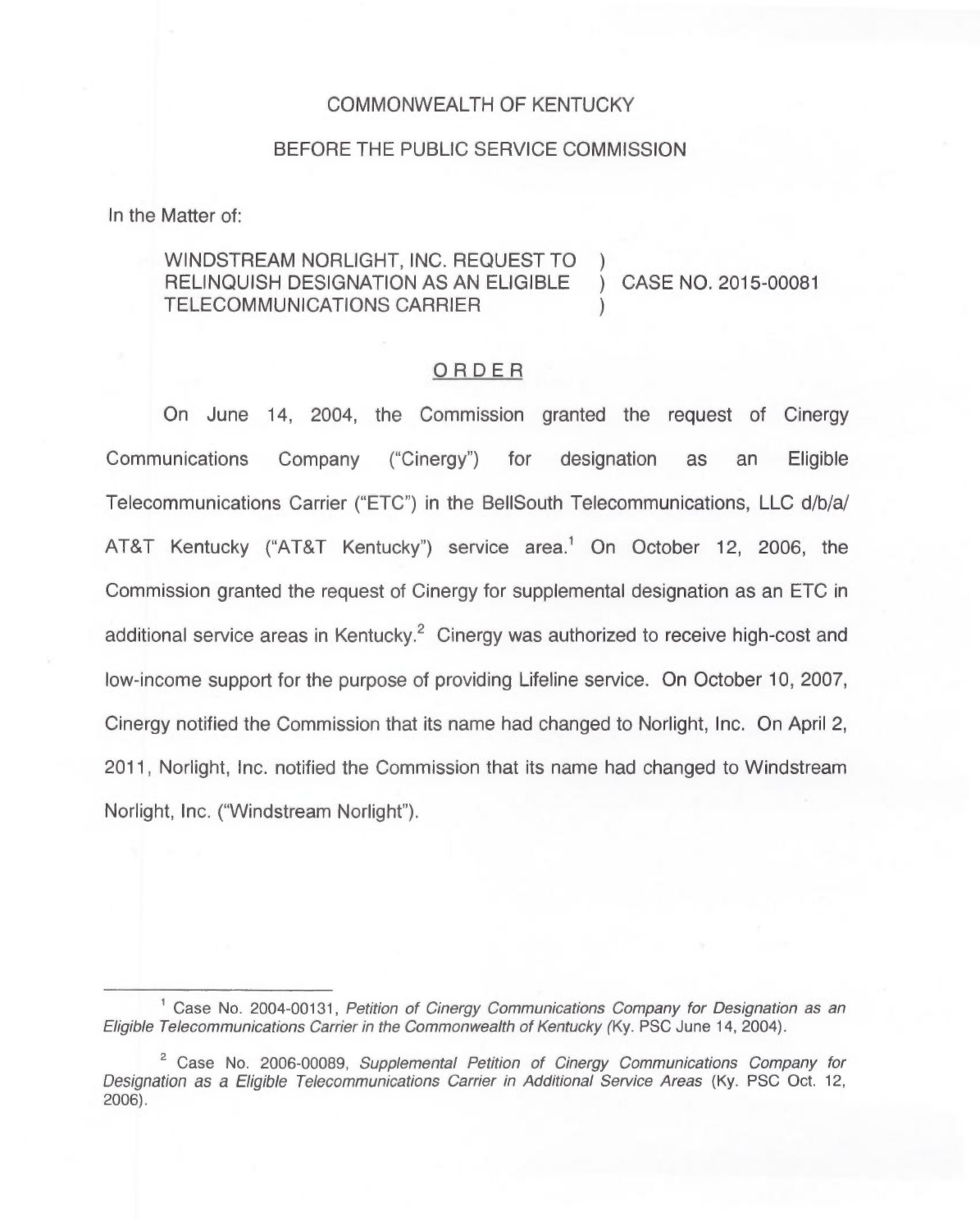On March 19, 2015, Windstream Norlight filed a letter notifying the Commission of Windstream Norlight's intent to relinquish its ETC status in Kentucky.<sup>3</sup> The letter also stated that Windstream Norlight's customers would be transferred to Talk America Services, LLC ("TAS") as part of the spin-off transaction discussed in its Asset Transfer Application filed with the Commission on August 7, 2014; the Commission approved the Asset Transfer on December 4, 2014.<sup>4</sup> Windstream Norlight requests that its ETC designation be relinquished as of March 31, 2015. The Commission will treat the letter as a Petition.

Windstream Norlight is a facilities-based wireline provider. Windstream Norlight states that it has no Lifeline customers at the time of the Petition.<sup>5</sup> Windstream Norlight will not continue to provide service and its residential customers will be transferred to  $TAS.<sup>6</sup>$ 

<sup>5</sup> Petition.

 $3$  On March 11, 2015, Windstream Norlight tendered notice of its intent to relinquish its ETC status in Kentucky in a letter signed by an attorney who is not licensed to practice law in Kentucky. Pursuant to 807 KAR 5:001, Section 4(4), an attorney representing a corporation before the Commission must be licensed to practice law in Kentucky. Subsequently, Windstream Norlight replaced the March 11, 2015 letter with its March 19, 2015 letter that was filed by an attorney licensed to practice law in Kentucky.

<sup>&</sup>lt;sup>4</sup> Case No. 2014-00283, Application of Windstream Kentucky East, LLC and Windstream Kentucky West, LLC (1) For a Declaratory Ruling that Approval is Not Required for the Transfer of a Portion of Their Assets; (2) Alternatively for Approval of the Transfer of Assets; (3) For a Declaratory Ruling that Communications Sales and Leasing, Inc. is Not Subject to KRS 278.020(1); and (4) For AII Other Required Approvals and Relief (Ky. PSC Dec. 4, 2014).

 $6$  Pursuant to the Application filed in Case No. 2014-00283, Windstream Kentucky East, LLC and Windstream Kentucky West, LLC (Ky. PSC Aug. 7, 2014), TAS will seek authority to provide telecommunication services in Kentucky by separate notice in accordance with the procedures established by the Commission in its Orders in Administrative Case No. 359, In the Matter of Exemptions for Interexchange Carriers, Long-Distance Resellers, Operator Service Providers and Customer-Owned, Coin-Operated Telephones (Ky. PSC June 21, 1996) and Administrative Case No. 370, Exemptions for Providers of Local Exchange Service Other than Incumbent Local Exchange Carriers (Ky. PSC Jan. 8, 1998).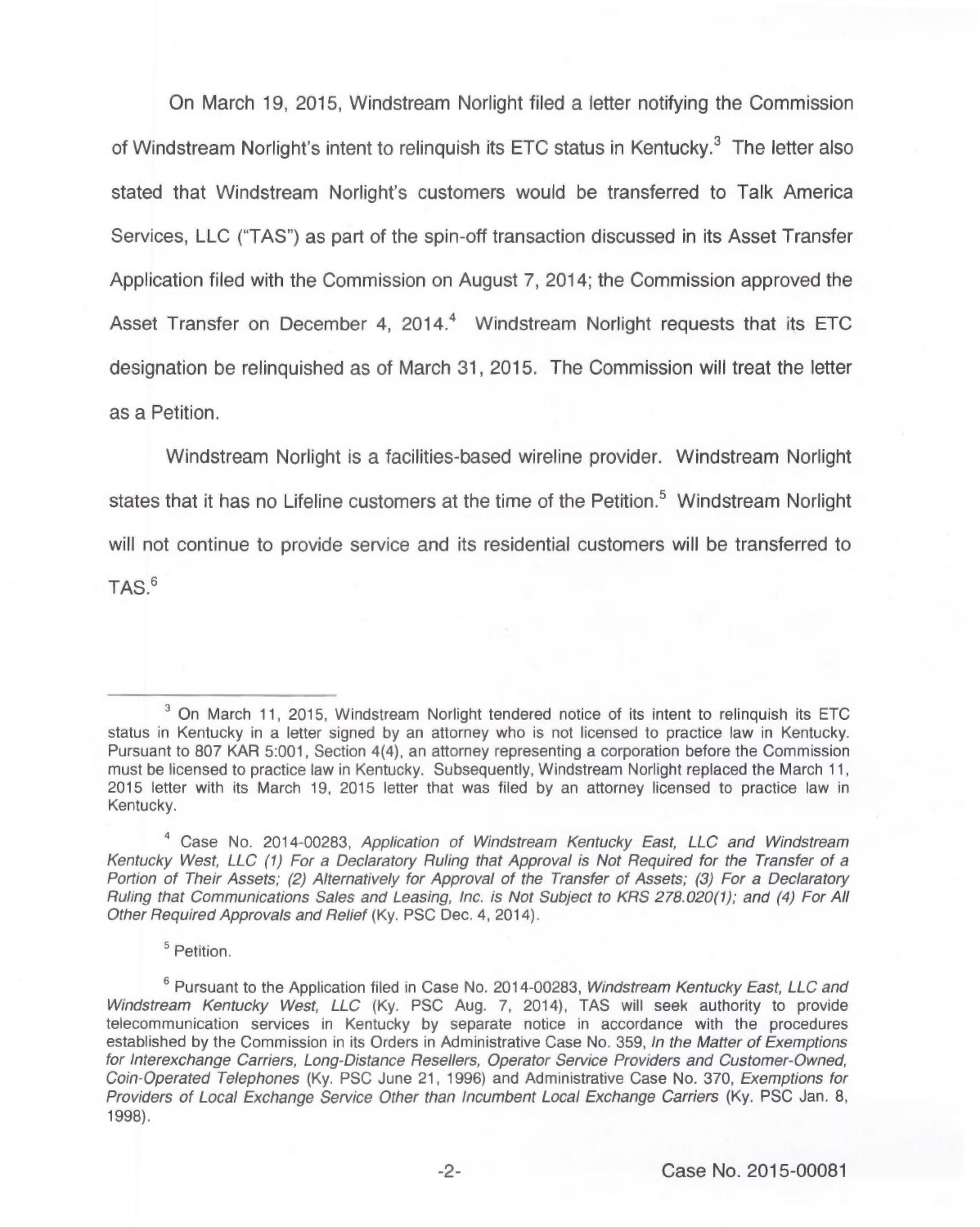Under 47 U.S.C. 5 214(e)(4), a State commission shall permit a carrier to relinquish its ETC designation in any area served by more than one ETC. The incumbent Local Exchange carriers, AT&T Kentucky and Windstream Kentucky East, are designated as ETCs in the area served by Windstream Norlight, and the Commission is aware that other utilities are designated as ETCs in the area. Because other ETCs currently serve the entire area in which Windstream Norlight is designated an ETC in Kentucky, it is unnecessary to provide notice to those carriers to permit them to purchase or construct facilities to ensure that customers will continue to receive service.

47 U.S.C. 5 214(e)(4) states in part:

<sup>A</sup> state commission... shall permit an eligible telecommunications carrier to relinquish its designation as such a carrier in any area served by more than one eligible telecommunications carrier. An eligible telecommunications carrier that seeks to relinquish its eligible telecommunications carrier designation for an area served by more than one eligible telecommunications carrier shall give advance notice to the State commission... of such relinquishment. Prior to permitting a telecommunications carrier designated as an eligible telecommunications carrier to cease providing universal service in an area served by more than one eligible telecommunications carrier, the State commission... shall require the remaining eligible telecommunications carrier or carriers to ensure that all customers served by the relinquishing carrier will continue to be served, and shall require sufficient notice to permit the purchase or construction of adequate facilities by any remaining eligible telecommunications carrier. The State commission... shall establish a time, not to exceed one year after the State commission... approves such relinquishment under this paragraph, within which such purchase or construction shall be completed.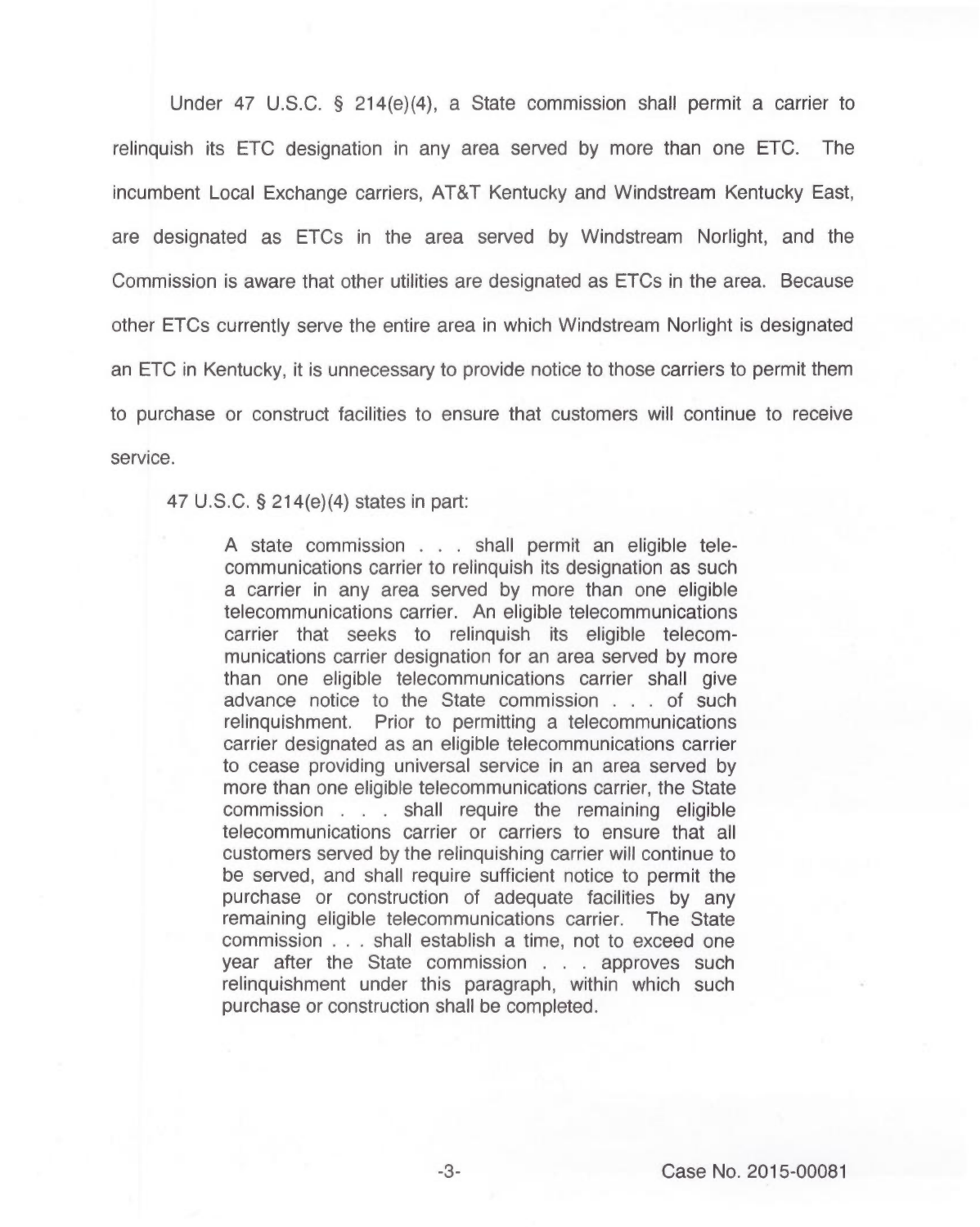Based on the evidence and having been sufficiently advised, the Commission finds that, pursuant to 47 U.S.C. § 214(e)(4), there is more than one ETC in the area of relinquishment, and those carriers have sufficient facilities for the provision of service.

IT IS THEREFORE ORDERED that:

- Windstream Norlight's request to withdraw as an ETC is granted.  $1.$
- 2. This case is now closed and removed from the Commission's docket.

By the Commission ENTERED MAR 3 0 2015 KENTUCKY PUBLIC SERVICE COMMISSION

**ATTEST Executive Director** 

Case No. 2015-00081